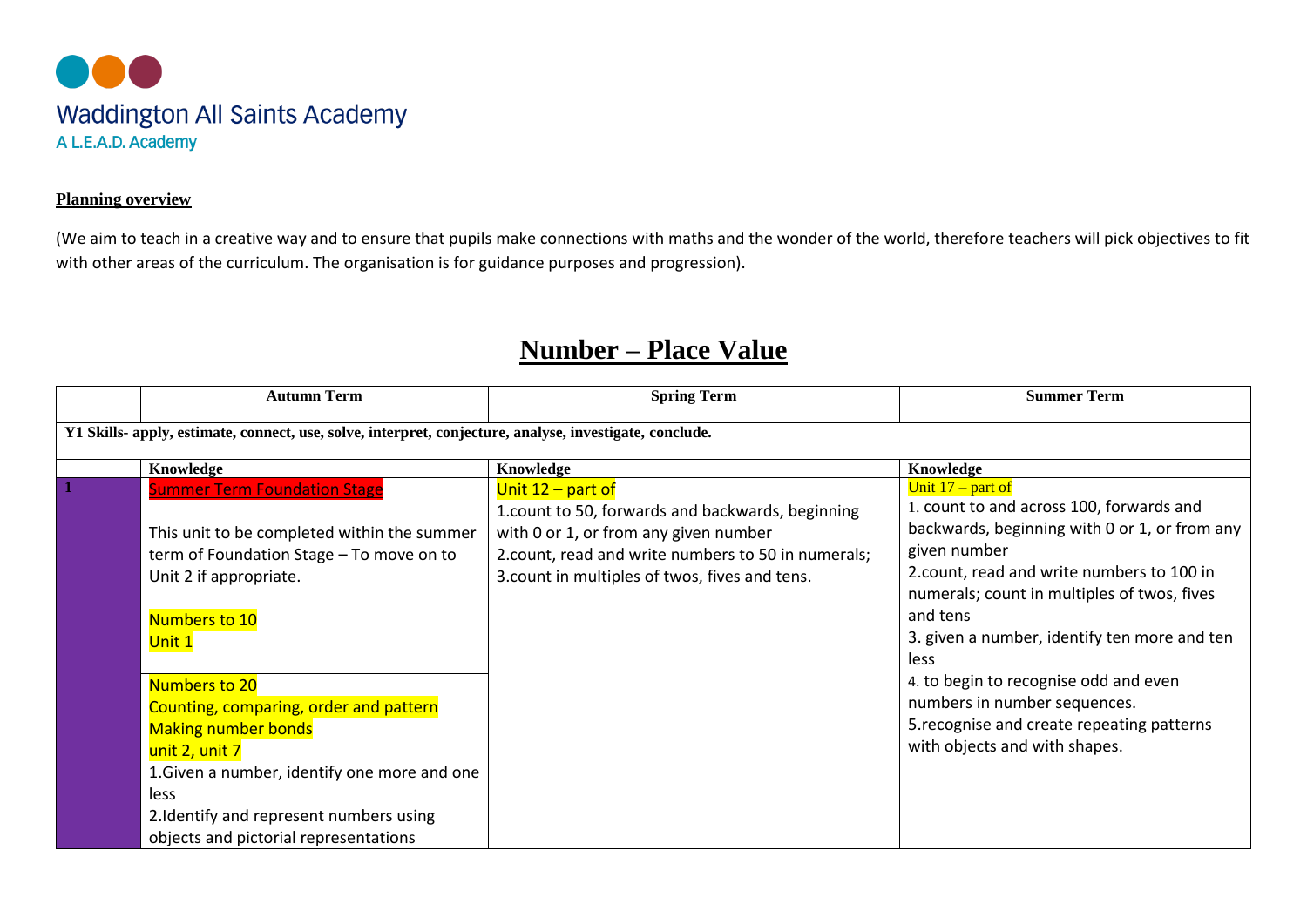

| including the number line, and use the      |  |
|---------------------------------------------|--|
| language of: equal to, more than, less than |  |
| (fewer), most, least                        |  |
| 3. read and write numbers from 1 to 20 in   |  |
| numerals and words.                         |  |

|            | <b>Autumn Term</b>                                                                                     | <b>Spring Term</b>                                      | <b>Summer Term</b>                              |  |  |
|------------|--------------------------------------------------------------------------------------------------------|---------------------------------------------------------|-------------------------------------------------|--|--|
|            | Y2 Skills-apply, estimate, connect, use, solve, interpret, conjecture, analyse, investigate, conclude. |                                                         |                                                 |  |  |
|            | Knowledge                                                                                              | Knowledge                                               | Knowledge                                       |  |  |
| $\sqrt{2}$ | Numbers to 1000                                                                                        | <b>Numbers to 1000</b>                                  | <b>Numbers to 1000</b>                          |  |  |
|            | Unit 1                                                                                                 | Unit 1                                                  | Unit 1                                          |  |  |
|            | 1.count in steps of 2, 3, and 5 from 0, and in                                                         | 1. compare and order numbers from 0 up to 100; use      | 1.compare and order numbers beyond 100 using <, |  |  |
|            | tens from any number, forward and                                                                      | $\le$ , $>$ and = signs                                 | $>$ and $=$                                     |  |  |
|            | backward.                                                                                              | 2. use place value and number facts to solve            |                                                 |  |  |
|            | 2. recognise the place value of each digit in a                                                        | problems.                                               |                                                 |  |  |
|            | two-digit number (tens, ones)                                                                          | 4. partition numbers in different ways (for example, 23 |                                                 |  |  |
|            | 3. read and write numbers to at least 100 in                                                           | $= 20 + 3$ and $23 = 10 + 13$ to support subtraction.   |                                                 |  |  |
|            | numerals and in words                                                                                  |                                                         |                                                 |  |  |
|            | 3. understand zero as a placeholder.                                                                   |                                                         |                                                 |  |  |

|                                                                                                        | <b>Autumn Term</b> | <b>Spring Term</b> | <b>Summer Term</b> |  |
|--------------------------------------------------------------------------------------------------------|--------------------|--------------------|--------------------|--|
|                                                                                                        |                    |                    |                    |  |
| Y3 Skills-apply, estimate, connect, use, solve, interpret, conjecture, analyse, investigate, conclude. |                    |                    |                    |  |
|                                                                                                        |                    |                    |                    |  |
|                                                                                                        | Knowledge          | Knowledge          | Knowledge          |  |
|                                                                                                        | Numbers to 10 000  | Numbers to 10 000  | Numbers to 10 000  |  |
|                                                                                                        | Unit 1             | Unit 1             | Unit 1             |  |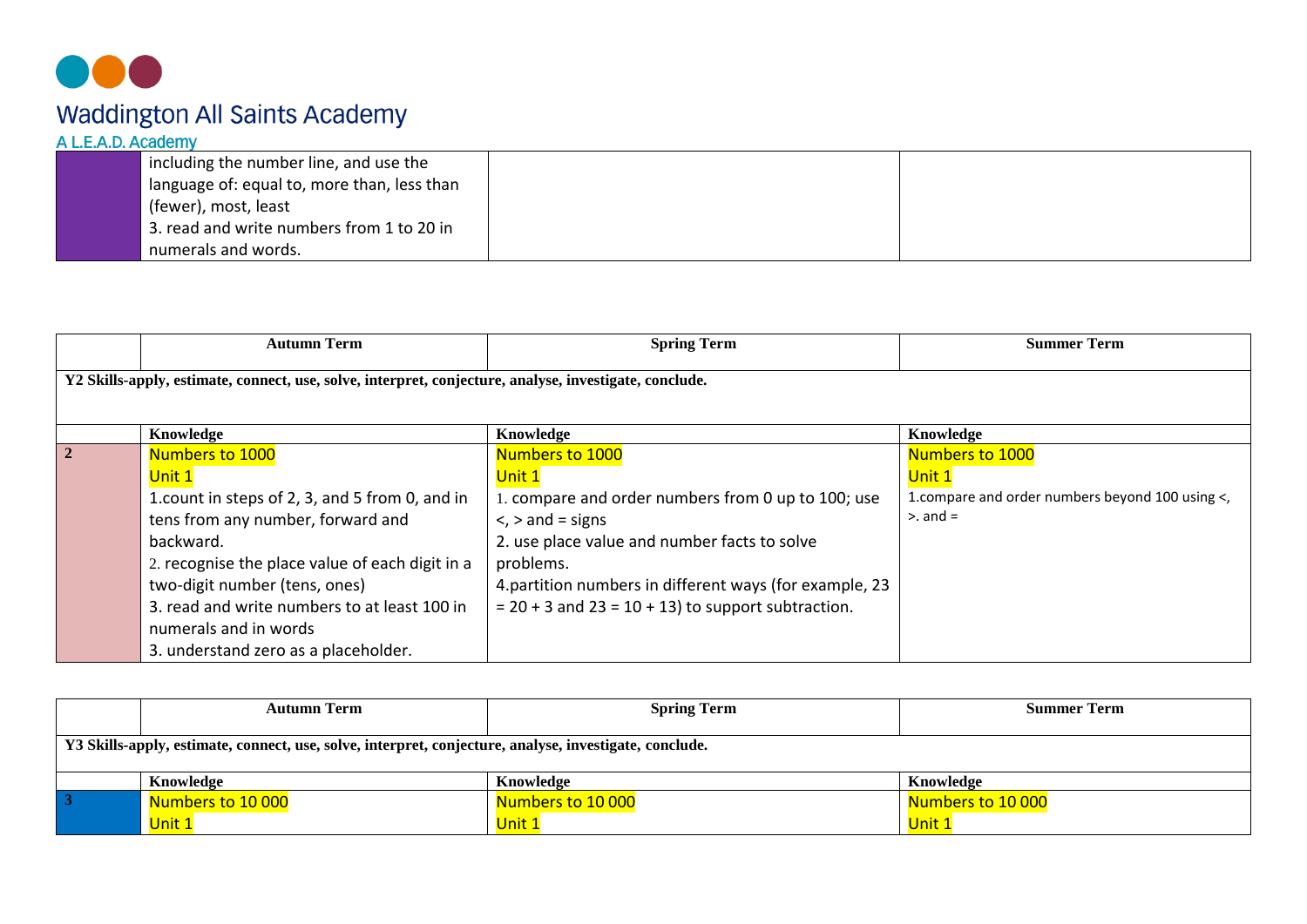

# Waddington All Saints Academy<br>ALEAD Academy

| 1. read and write numbers up to 1000 in         | 1. count from 0 in multiples of 4, 8, 50 and 100; find   | 1. Pupils now use multiples of 2, 3, 4, 5, 8, 10, |
|-------------------------------------------------|----------------------------------------------------------|---------------------------------------------------|
| numerals and in words.                          | 10 or 100 more or less than a given number.              | 50 and 100.                                       |
| 2. count from 0 in multiples of 4, 50 and 100;  | 2. recognise the place value of each digit in a three-   |                                                   |
| find 10 or 100 more or less than a given        | digit number (hundreds, tens, ones).                     |                                                   |
| number                                          | applying partitioning related to place value using       |                                                   |
| 3. recognise the place value of each digit in a | varied and increasingly complex problems, building on    |                                                   |
| three-digit number (hundreds, tens, ones).      | work in year 2 (for example, $146 = 100 + 40$ and 6, 146 |                                                   |
| 4. compare and order numbers up to              | $= 130 + 16$ .                                           |                                                   |
| 1000                                            |                                                          |                                                   |

|                | <b>Autumn Term</b>                                                                                                                                                                                                                                                                                                | <b>Spring Term</b>                                                                                                                                                                                                                                                                                   | <b>Summer Term</b>                                                                                                                                                                                                                                                             |
|----------------|-------------------------------------------------------------------------------------------------------------------------------------------------------------------------------------------------------------------------------------------------------------------------------------------------------------------|------------------------------------------------------------------------------------------------------------------------------------------------------------------------------------------------------------------------------------------------------------------------------------------------------|--------------------------------------------------------------------------------------------------------------------------------------------------------------------------------------------------------------------------------------------------------------------------------|
|                | Y4 Skills- apply, estimate, connect, use, solve, interpret, conjecture, analyse, investigate, conclude.                                                                                                                                                                                                           |                                                                                                                                                                                                                                                                                                      |                                                                                                                                                                                                                                                                                |
|                | Knowledge                                                                                                                                                                                                                                                                                                         | Knowledge                                                                                                                                                                                                                                                                                            | Knowledge                                                                                                                                                                                                                                                                      |
| $\overline{4}$ | Numbers to 100 000<br>Unit 1<br>1. count in multiples of 6, 25 and 1000.<br>2. find 1000 more or less than a given<br>number.<br>3. count backwards through zero to include<br>negative numbers.<br>4. recognise the place value of each digit in a<br>four-digit number (thousands, hundreds,<br>tens, and ones) | <b>Whole numbers</b><br>Unit 2<br><b>Decimals</b><br>Unit 9<br>1. count in multiples of 6, 7, 9, 25 and 1000.<br>2. round any number to the nearest 10, 100 or 1000.<br>3. extend their knowledge of the number system to<br>include the decimal numbers and fractions that they<br>have met so far. | 1. read Roman numerals to 100 (I to C) and<br>know that over time, the numeral system<br>changed to include the concept of zero and<br>place value.<br>2. solve number and practical problems that<br>involve all of the above and with increasingly<br>large positive numbers |

| <b>Autumn Term</b>                                                                                      | <b>Spring Term</b> | <b>Summer Term</b> |
|---------------------------------------------------------------------------------------------------------|--------------------|--------------------|
| Y5 Skills- apply, estimate, connect, use, solve, interpret, conjecture, analyse, investigate, conclude. |                    |                    |
| Knowledge                                                                                               | Knowledge          | Knowledge          |
| Whole numbers to 10 000 000                                                                             | Numbers to 10 000  | Numbers to 10 000  |